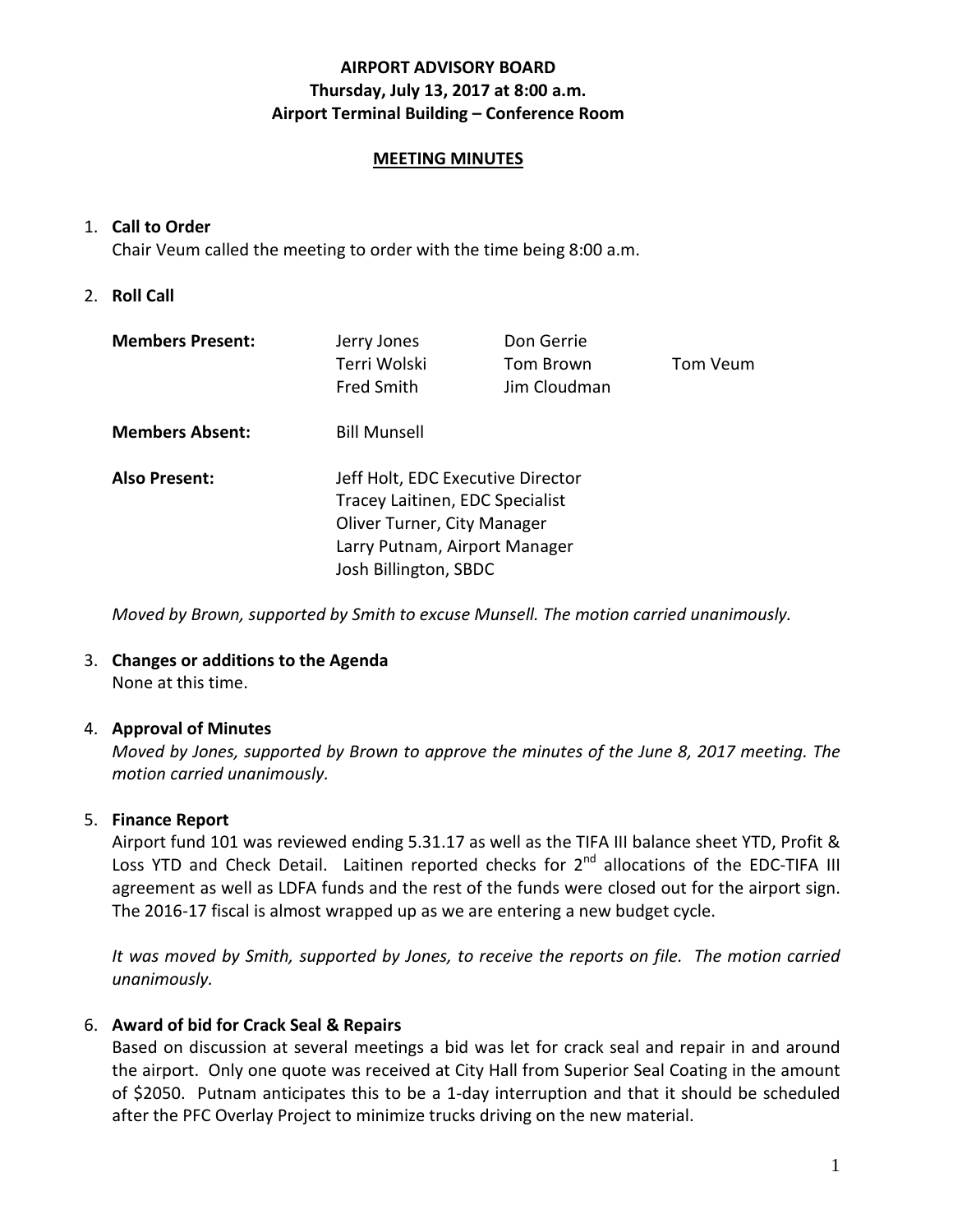*It was moved by Jones, supported by Wolski, to award the bid to the sole bidder, Superior Seal Coating, in the amount of \$2050.00. The motion carried unanimously.*

# 7. **Report of activities**

Putnam reported an increase in traffic, but numbers are still down from this time last year. Fuel usage is also down. Staff has had to spend more time cutting grass this year with all the rain.

# 8. **Old Business.**

# **a. Runway overlay project**

Holt invited the board to stay for the preconstruction meeting today at 9:30am.

# **b. Short Wing Pipers**

Laitinen thanked everyone for their help in putting forth a great proposal noting that Mr. Butler chose Grayling as it was a better fit for him at this time.

# **c. 350th City Celebration**

Laitinen reported discussion with Mary Jo at Sault Events and that it did not look promising for the hot air balloons. Laitinen will revisit other events for the August meeting.

# **d. Aero-med update**

Holt reported that this project is on hold. Brown noted that some equipment is being stored outside the hangar and that they are utilizing the airport at this time.

# **e. Lighting Improvements**

Laitinen reported the check to Cloverland was cut for the LED fixture on the pole at the driveway and that the project should be commencing shortly.

# **f. New sign – final touches**

Laitinen reported that the sign had been sealed and painted and the bricks and plants were in place.

# **g. Young Eagles feedback**

Putnam reported that there were 22 flights and 88 youth at the June event. Some students were in line prior to 8 am but left due to inclement weather. Another flight event will take place on August  $5<sup>th</sup>$  from 8 am to 1 pm. Soo Pilots already have the insurance.

# **h. Open House/Movie in a Hangar Sept 29th 6-9pm**

Laitinen and Brown updated the group on the planning. The Soo Pilots have agreed to the animated movie "WINGS". Tickets to the open house will be \$5/person. Some may or may not stay for the movie. Brown will work on testing out the screen and projector and Soo Pilots will work on a sound system. Laitinen has met with the radio stations and the CVB will assist in online ticket sales. Look for a poster soon.

# **i. Fall Color Tours Sept 30th 8-1 pm Rain Date Oct 1st**

Putnam reported this will be the same as last year. If there is still a line up at 1pm they will continue the flights.

**j. Revisit Airport Visioning Workshop goals**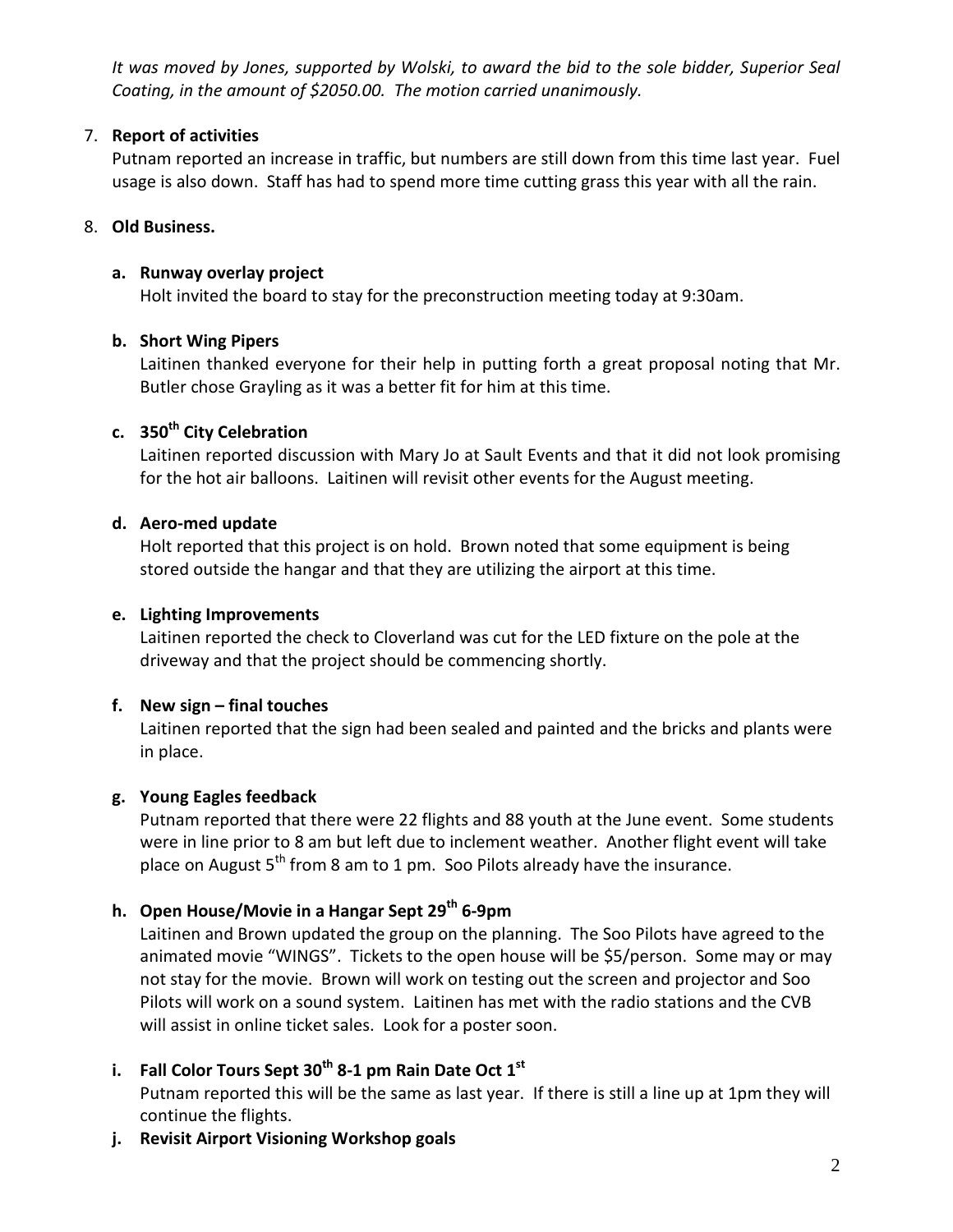The list of future ideas was reviewed. Several of the bullet points were already being accomplished including Young Eagles, Movie Night and Fall Color Tour. Discussion was had about having the flight program highlighted at Lakerpalooza and having Young Eagles and student pilots man the booth on August  $25<sup>th</sup>$ . Laitinen will get the booth booked and work on finding volunteers. Billington mentioned giving away a fall color tour flight. Items to have on hand – Soo Air brochures, event materials, email collection for giveaway. Billington offered his mobile display unit. Wolski also offered to volunteer. It was agreed that we should revisit this goal list again in September. Turner suggested scheduling to present to the Chamber and Rotary clubs to make sure they are informed of what goes on at the airport and what function it has as a resource and in our local economic development.

### 9. **New Business**

### **a. City SSM Capital Improvement Projects 2017-18**

Laitinen reviewed the current approved CIPs which included the current PFC Overlay, a terminal renovation, airport lighting project which is underway and the future taxiway reconstruction design set for 2018-19.

### **b. Capital Improvement Projects QoE/MDOT AERO**

Laitinen submitted the approved ACIP list to QoE and they put a summary together. Funds for hangars were discussed and it was noted that at this time, in order to build a hangar, 100% of funds would have to come from the local entity. Reviewing the ACIP the group felt it was best to omit the plans for a hangar at this time due to funding constraints. Putnam noted that the ACIP reflected upgrading the runway lighting to LED after the full taxiway construction. Turner suggested setting up a meeting this winter to review the ACIP and MDOT AERO staff noting the last face to face was in 2015. Laitinen will work on setting things up.

### **c. FBO Contract expires 6.30.19**

Putnam noted that at this time he does not plan to renew Soo Air's FBO contract. Turner noted that Soo Air and Putnam have done an exceptional job.

## **d. 2017 Inspection at ANJ**

Putnam reported the annual MDOT inspection went well and that the only problem they foresee are the trees that are to the left side of the runway. These may need to be cut down at some point. The inspection was included in the packet and did reference the collapsing taxiway foundation. This is in the CIP to be addressed in the near future.

### **e. Delta Sky advertising**

Holt reported that the EDC had been attending meetings through the CVB and the Upper Peninsula will be highlighted in the December 2017 issue in all commercial and private aircraft. Laitinen has been working with members to gather stories and editorials. Please take note if Delta reaches out to members for input. Costs are still being put together. More information will be presented at the next meeting.

### 10**. Status Reports**

TIFA III and ERA have not met. EDC minutes from June were included in the packet.

### **11. Other Matters**

None